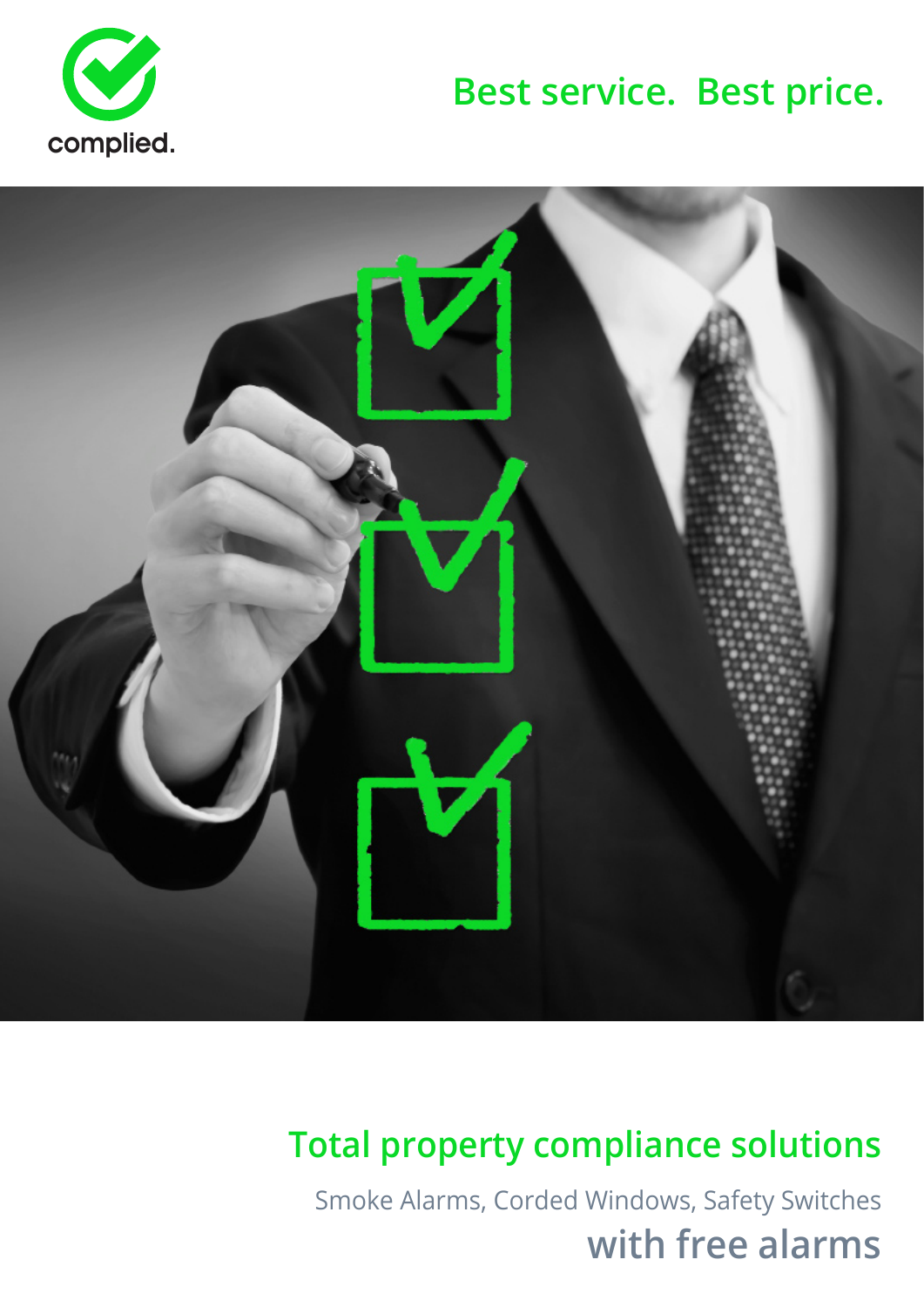#### **Smoke Alarms**

Landlords must ensure their rental property is fitted with the required number of working alarms complying with Australian Standard 3786 and installed in accordance with the Building Code of Australia (BCA) Volume 2 Part 3.7.2. or Volume 1 Sepecification E2.2A.

Additionally, the Fire and Emergency Services Act 1990 (Qld) imposes strict requirements on landlords. Under this legislation, landlords or agents must test and clean each smoke alarm within 30 days prior to each tenancy change or tenancy renewal.

Landlords or agents must also replace each battery that is flat or almost flat and must replace the smoke alarm before it reaches the end of its service life. The legislation prohibits the transfer of this responsibility to the tenant.



#### **Corded Windows**

From 1 July 2011 all suppliers, including lessors, must comply with The Trade Practices Mandatory Safety Standards in relation to any corded window covering such as Vertical, Venetian, Holland and Roman Blinds and Curtains (including pencil pleat "ready mades" and pencil pleat tape) and any fitting containing cords, such as Curtain Rods and Tracks.

The Competition and Consumer (Corded Internal Window Coverings) Safety Standard, which commenced on 1 January 2015, applies to the installation of corded internal window coverings in residential buildings.

#### **Over 95% of homes with corded window furnishings currently DO NOT meet this safety standard.**

Both Landlords and Property Managers are responsible for ensuring that the property and the products

they provide work effectively and safely and that products come with instructions and safety information where necessary. This includes window coverings with cords. Landlords and Property Managers have a duty of care to tenants as well as anyone the tenant invites into the property, and must ensure the property is safe to live in.

Failing to take simple steps to remove or reduce the risk of harm may expose you to litigation should an injury occur.





#### **Safety Switch (RCD)**

From 1 March 2008, owners of leased domestic residences must have a safety switch installed for the power circuit of the residence after a residential tenancy agreement has been entered into (this also applies to periodic tenancies which are not updated).

There is no legal requirement placed upon landlords to test the safety switch before or during a tenancy.

#### **Best service. Best price.**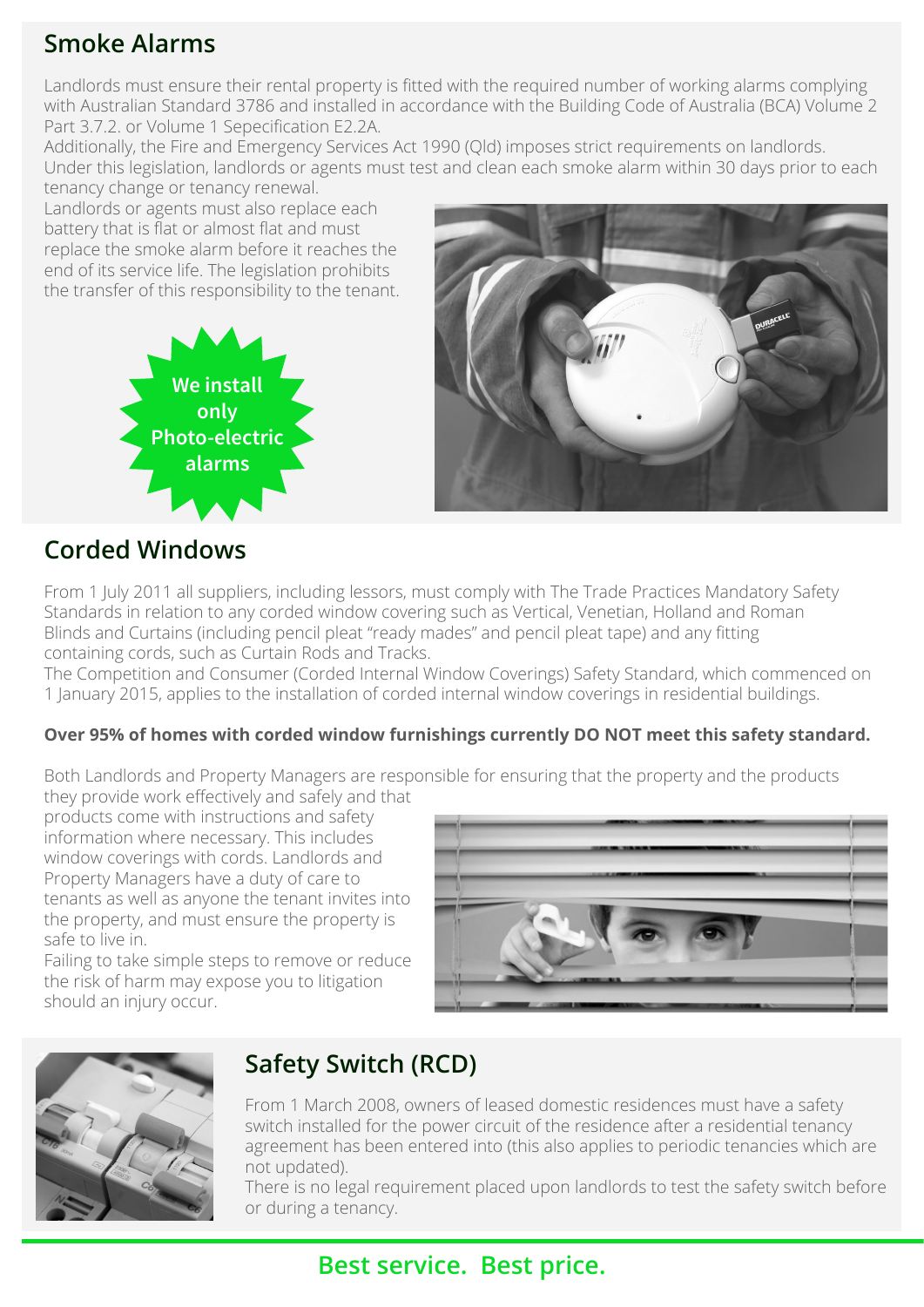**All services include photo evidence, detailed compliance reports, 24/7 Client Portal access, Tenant Information Statements and FREE water meter reads**

#### **Smoke Alarms and Safety Switches**

|                                           |                                           | <b>OUR MOST POPULAR PLAN</b>               |                             |  |
|-------------------------------------------|-------------------------------------------|--------------------------------------------|-----------------------------|--|
| Once-Off                                  | Annual                                    | <b>Annual Smoke Alarms</b>                 | <b>Annual Smoke Alarms</b>  |  |
| Smoke Alarms (OS)                         | Smoke Alarms (AS)                         | Green (ASG)                                | Black (ASB)                 |  |
| $\frac{1}{3}30/1$ <sup>per</sup>          | <sup>S</sup> 55<br>per<br>year            | ${}^{\mathfrak s}80$<br>$\int$ per<br>year | $\frac{15}{100}$ / year     |  |
| Smoke Alarms                              | <b>UNLIMITED Smoke Alarms</b>             | <b>Annual Service</b>                      | <b>Annual Service</b>       |  |
| compliance assessment                     | compliance assessments*                   | Smoke Alarms                               | Smoke Alarms Green          |  |
| FREE replacement batteries<br>if required | FREE replacement batteries<br>if required | $^{+}$                                     | $^{+}$                      |  |
| Safety Switch                             | <b>UNLIMITED Safety Switch</b>            | FREE replacement expired                   | FREE replacement additional |  |
| compliance assessment                     | compliance assessments*                   | and faulty alarms*                         | missing or broken alarms*   |  |

#### **Corded Windows**

| Once-Off<br>Corded Windows (OC)                       |                                        | Annual<br>Corded Windows (AC)                                        |                                                                      |  |  |  |  |
|-------------------------------------------------------|----------------------------------------|----------------------------------------------------------------------|----------------------------------------------------------------------|--|--|--|--|
| $\sqrt[5]{60}$ /visit                                 |                                        |                                                                      |                                                                      |  |  |  |  |
| Corded Windows<br>compliance assessment               |                                        | <b>UNLIMITED Corded Windows</b><br>compliance assessments*           |                                                                      |  |  |  |  |
| FREE child safety devices<br>and warning labels**     |                                        | FREE child safety devices<br>and warning labels**                    |                                                                      |  |  |  |  |
| <b>Total Compliance</b>                               |                                        |                                                                      |                                                                      |  |  |  |  |
| Total Compliance (TO)                                 | <b>Total Compliance</b><br>Green (TOG) |                                                                      | <b>Total Compliance</b><br>Black (TOB)                               |  |  |  |  |
| $\frac{1}{30}$ / year                                 |                                        | $\frac{\text{S}}{2}$ 55/year                                         | $\frac{180}{\mathrm{year}}$                                          |  |  |  |  |
| <b>Annual Smoke Alarms</b><br>+ Annual Corded Windows |                                        | Annual Service Smoke Alarms Green<br>+ Annual Service Corded Windows | Annual Service Smoke Alarms Black<br>+ Annual Service Corded Windows |  |  |  |  |

\* required to meet minimum legislative requirements. Conditions apply. Refer to our Terms of Service.

\*\* up to 15 safety devices & 15 warning labels